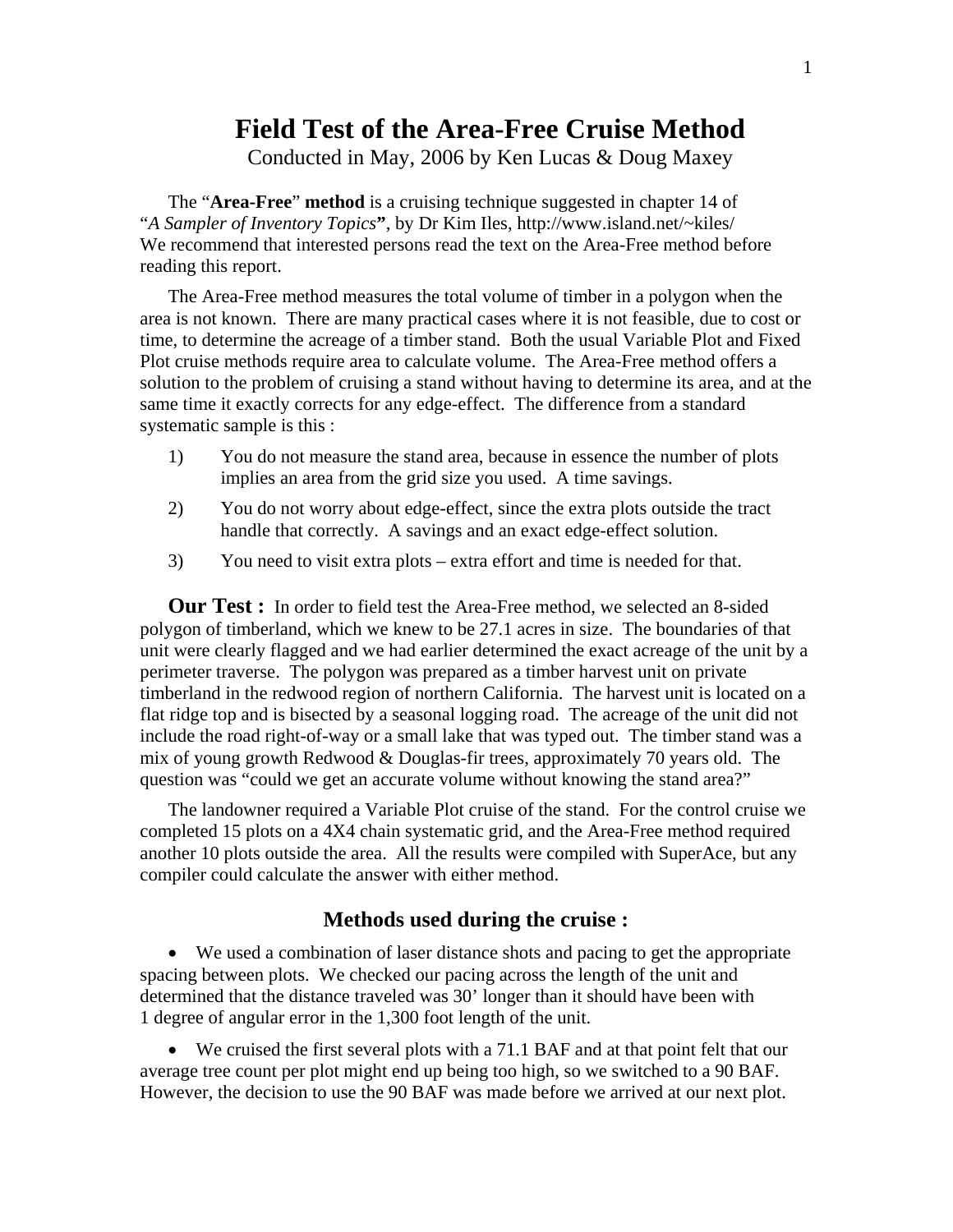• We used a 360 BAF to select about 1 out of every 4 "in" trees for measurement. We measured only one Grand Fir and one Old Growth Redwood tree during the cruise, as these species were rare in the stand. We took the precaution of measuring the first tree "in" with the small BAF for any rare species.

• We did not cruise for hardwood trees or snags. The main species encountered and measured during the cruise were Young growth Redwood and Douglas-fir.

• We created 2 cruise files in the SuperAce compiler: "Area Free" and "Control".

• The "Walkthrough" method was employed for trees near the edge of the stand on the control cruise. See Chapter 14 of "*A Sampler of Inventory Topics*" for this procedure. No correction at the boundary was done for the Area-Free method, since edge-effect is not a problem with that method. We only counted trees we knew to be inside the unit.

• 3 of the plots that fell outside of the unit boundary but counted "in" trees within the unit from those sample points. For the Area-Free cruise, we recorded any trees that fell inside the unit boundary, no matter where the sample point fell. Trees outside the unit boundary were ignored with both methods.

• In the Area-Free cruise we had 7 plots that were outside the unit that were zero-count plots, meaning that no trees *inside* the unit were seen from those plot centers. We would need to visit these plots if we were not absolutely sure that no trees would be seen from these positions.

An imaginary 40 acre square with our cruise unit contained inside it would have 25 sample points (1.6 acres per point). 15 fell inside the unit, 3 outside the unit found at least some trees, and 7 more had a tree count of zero.

• Once the Area-Free"  $&$  "control" files were set up in the compiler, we ran the cruise and used the following formulas to calculate the unit volumes:

Control volume /  $\text{acre}^*$  the  $\text{accurate}$  acreage  $\frac{1}{1}$  = control gross volume.

The sampling error for the control cruise was  $\pm 20\%$ , at t=1 (68%) standard error.

Area-Free volume / acre \* 40 acres = "Area-Free" gross volume.

| <b>Cruise</b><br><b>Project</b> | Per Acre<br><b>Volume, Gross</b> | <b>Number of Plots</b><br>in cruise | <b>Assumed</b><br><b>Acres</b> | <b>Calculated</b><br><b>Volume</b> | <b>Difference</b> |
|---------------------------------|----------------------------------|-------------------------------------|--------------------------------|------------------------------------|-------------------|
| <b>Control</b>                  | 90,525                           |                                     | 27.10                          | 2,453,228                          |                   |
| <b>Area Free</b>                | 55,070                           | 25                                  | 40.00                          | 2,202,800                          | $-10.3%$          |

## **Table of Results :**

## **Summary of Results :**

• This difference of -10.3% is due to several reasons.

 $\overline{a}$ 

 $<sup>1</sup>$  This accurate area was determined by our perimeter traverse.</sup>